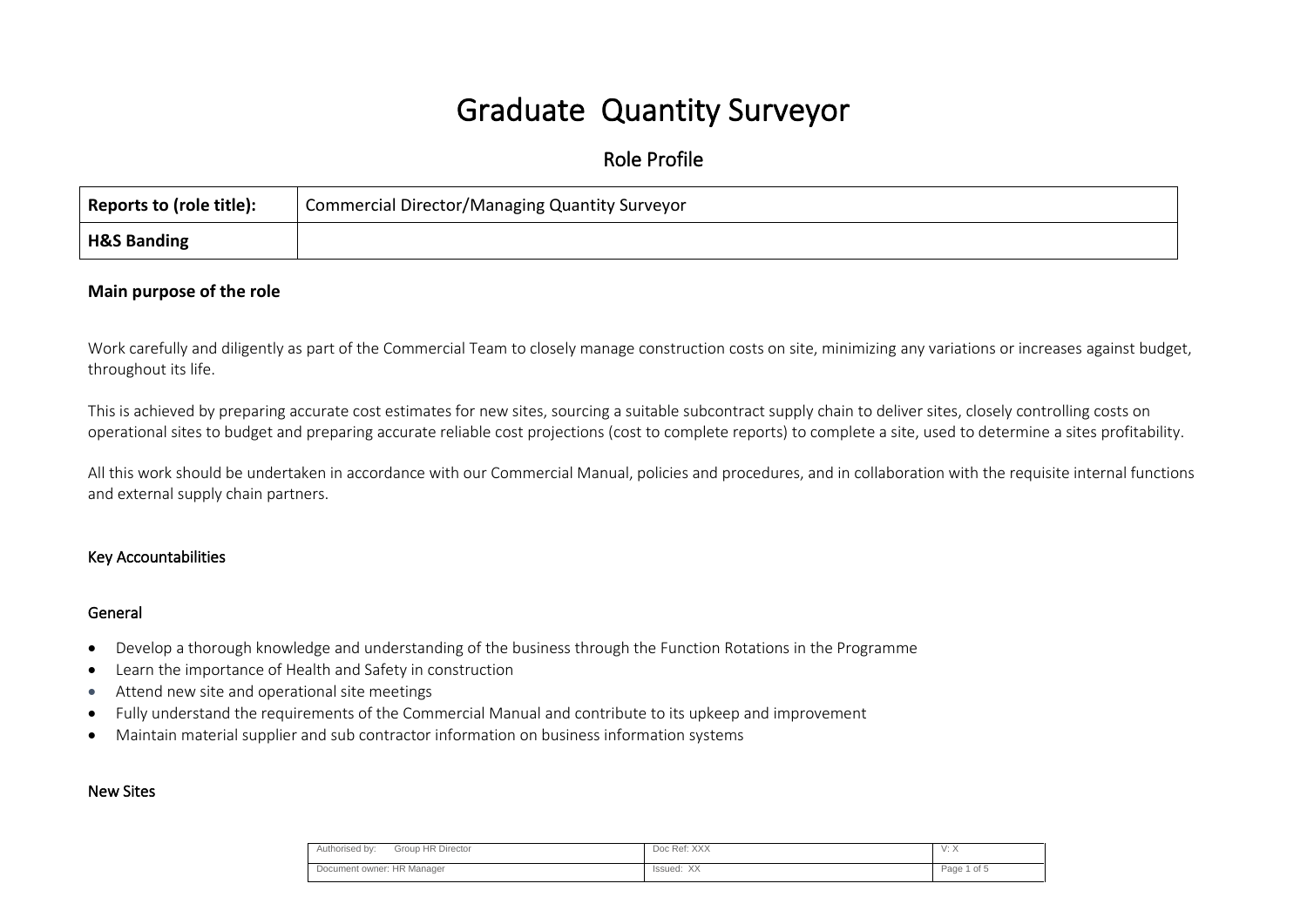- Contribute to the quarterly update of the regional Construction Cost Benchmarking exercise
- Contribute to the preparation of accurate cost estimates to appraise new sites working with the Land, Technical and Construction Teams **Source sufficient subcontractors for each trade to effectively tender the site works Assist the preparation and collation of tenders to meet site start deadlines**
- **Assist in analysing sub-contractor tender quotations, clarifying inclusions and exclusions and recommending preferred contractors working with the Technical and Construction Team**
- **Involvement in final price negotiations to drive best value for Keepmoat Homes**
- Place orders with the approved contractors to undertake the required site works

## Operational Sites

- Establish a strong working relationship with the site management team
- Assist in ensuring subcontractors comply with their health and safety obligations fully
- Assist in ensuring our supply chain (subcontractors and suppliers) are paid on time for the work undertaken
- Assist in minimising the cost of any variations, day-works and customer extras with subcontractors in an open, transparent way
- Assist in measuring the cost of all works undertaken on a site accurately each month
- Assist in providing considered, accurate and competitive cost projections for work still to be undertaken on a site
- Assist in identifying risks and opportunities on sites, mitigating risks through strong negotiation with contractors and protecting opportunities to improve margins

## HS&S Responsibilities

To take care of your own health and safety and that of others who may be affected by your work and adhere to the Keepmoat Health, Safety and Sustainability standards.

Keepmoat Values and Behaviours – how we work

| <b>HR Director</b><br>Group<br>Authorised by: | Doc Ref: XXX                           | $V \cdot \Lambda$ |
|-----------------------------------------------|----------------------------------------|-------------------|
| Document owner: HR Manager                    | $\lambda$<br>Issued:<br>$\wedge\wedge$ | Page 2 of 5       |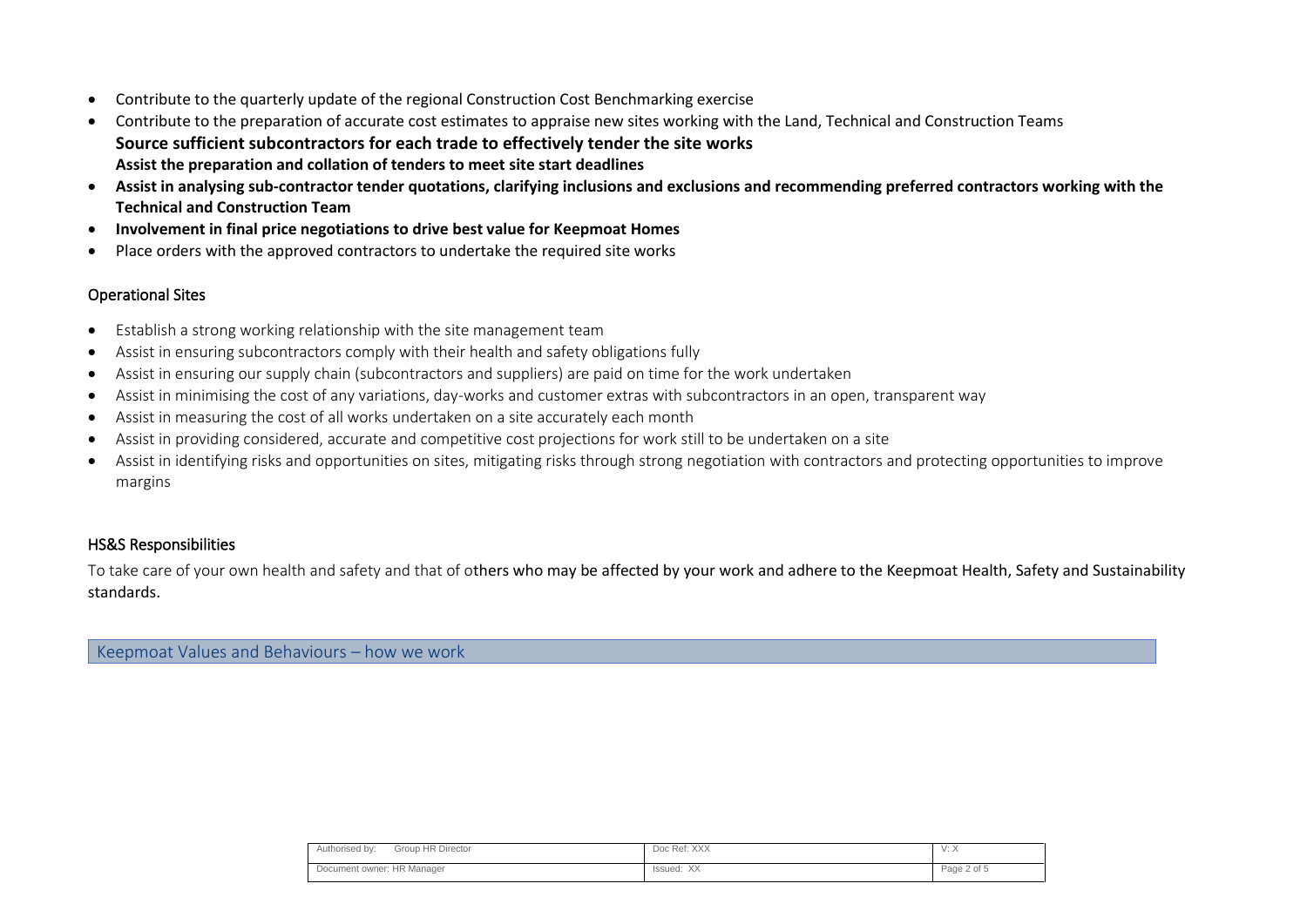## **Straightforward**

- Communication
	- o Encourages and contributes to quality conversations
	- o Challenges others in an open and honest way
- Openness and integrity
	- o Develops trust through being open, honest and friendly
	- o Has a positive impact by doing what you say you will do

## **Creative**

- Innovation and Change
	- o Open minded, flexible and willing to test/trial new products and services
	- o Has a progressive mind-set and sees the big picture
- Thinking and decision making
	- o Asks questions and uses available information to make logical decisions
	- o Demonstrates attention to detail, good problem solving capability and identifies solutions

## **Collaborative**

- Building relationships
	- o Works to break down barriers
	- o Treats others how they wish and want to be returned
- Team working
	- o Encourages others to have their say by involved them in decision making
	- o Is willing team player treating others with fairness and respect

## **Passionate**

- Pride and Resilience
	- o Lives and breathes the Keepmoat Homes value and behaviours
	- o Positively contributes to overall success of the business and team
- Delivering Results
	- o Consistently delivers what's needed
	- o Demonstrates a 'can do' approach, identifying solutions not problems

| Group HR Director<br>Authorised by: | Doc Ref: XXX            | $\cdots$<br>$v \cdot r$ |
|-------------------------------------|-------------------------|-------------------------|
| Document owner: HR Manager          | <b>VV</b><br>Issued: XX | Page 3 of 5             |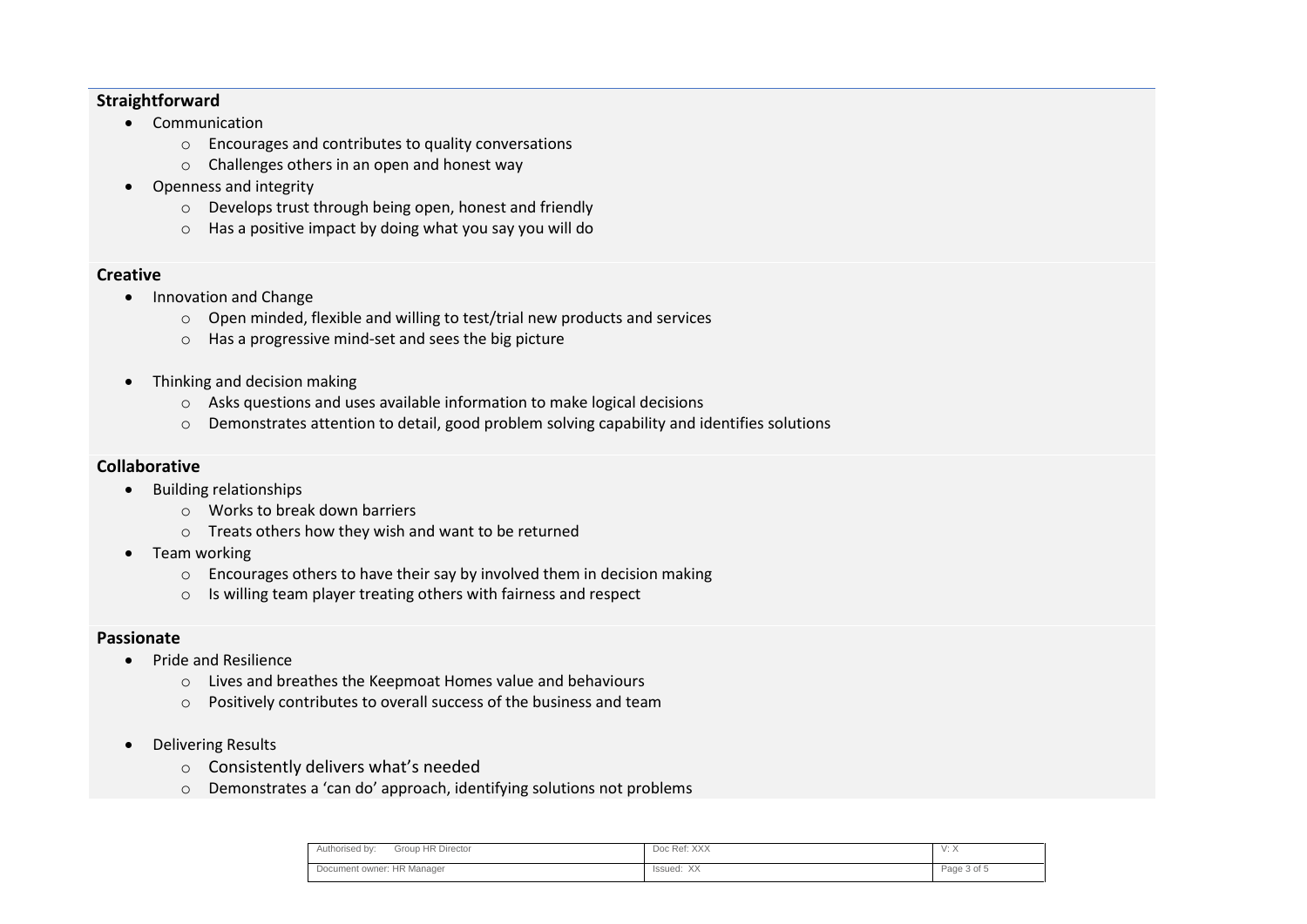## **Skills, Knowledge, Experience**

#### **Essential:**

- This is not an exhaustive list of the skills and behaviours that we seek in this role, but what we consider to be critical to the success of this role
- Effective Communicator, both verbally and written/presentations
- Entrepreneurial /Commercial drive and Acumen
- Agile Thinker / Solutions Focused / Attention to detail
- Results Orientated
- Highly collaborative
- Resourceful
- Takes personal ownership
- Adaptable
- Resilient
- High level of verbal, numerical and analytical skills
- Empathetic
- Assertive
- Enthusiastic, self-motivated, solutions focused approach
- Prepared to work within a large geographical area, full driving licence and willingness to travel between offices and sites
- Excellent level of numeracy/analytical, verbal and written communication skills
- Able to work remotely

| Group HR Director<br>Authorised by: | Doc Ref: XXX  | $v \cdot \prime v$ |
|-------------------------------------|---------------|--------------------|
| Document owner: HR Manager          | XX<br>Issued: | Page 4 of 5        |